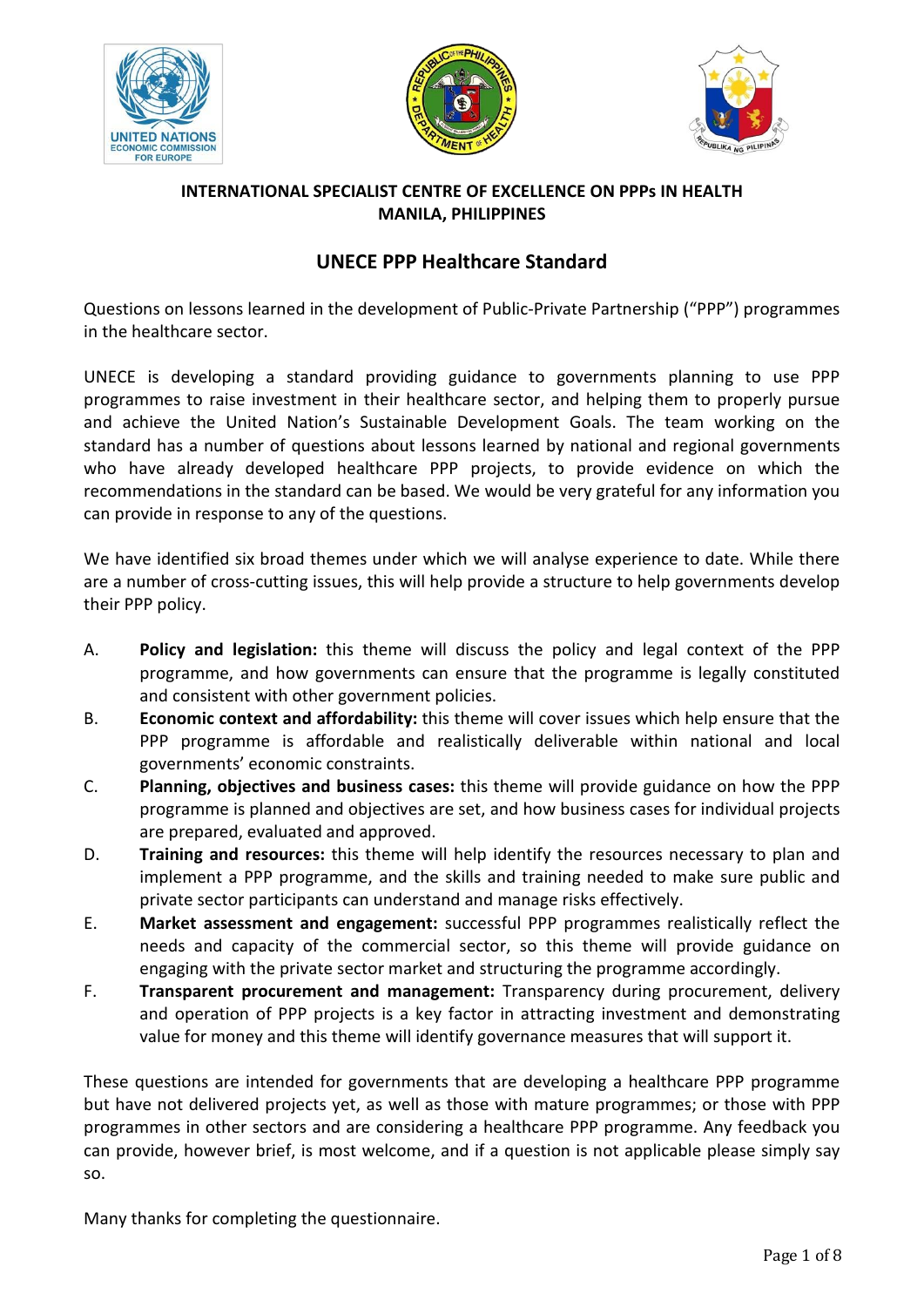### **A. Policy and Legislation**

- 1. Do you have a healthcare policy or formal government commitment to procure healthcare facilities or services through long term private sector contracts, under which risk is transferred to the private sector? Please describe the programme(s). If you have not, do you intend to do so and what are the obstacles to implementation?
- 2. What specific PPP legislation has your government enacted (or does it plan to enact) to enable PPP projects in general and healthcare PPP projects in particular, and what lessons would you commend to governments planning to enact similar legislation? What challenges or conflicts in legislation did you encounter in developing PPP legislation and policy and how were they overcome. If you implemented pilot projects, what lessons did they yield?
- 3. Please explain the role PPP plays in the healthcare sector in your country, and the rationale for determining that role – for example do projects only focus on the provision of infrastructure and facilities, or do they also include medical equipment, clinical services or the establishment of a health insurance system?
- 4. In a PPP context, please describe any gaps or overlaps between your government's fiscal and healthcare policy, and how you have resolved any conflicts. What shortcomings have you identified in relation to policy and legislation around your healthcare PPP programme, and what changes were made to the programme in light of experience on the first projects?
- 5. Have you developed PPP guidance and standard documentation for PPP projects? Were these in place for early projects, and what lessons did you learn about their introduction? How might these now be improved?
- 6. What are the major criticisms and plaudits for your healthcare PPP programme? What formal objections to the policy and legislation have been raised, and by what groups of people; and how were those issues addressed? In light of your experience, what would you change?
- 7. How well was the PPP programme supported by politicians and civil servants, and what measures did they take to champion it? Was it supported across the political spectrum, and what measures helped prevent party politics from disrupting the programme?
- 8. How did you ensure that PPP policy and legislation was developed in a way which protected the public sector and was in the public interest? Did you have a dedicated PPP unit and, if so how well did it work alongside your Finance/Treasury and Health departments?
- 9. Did your PPP programme change access to healthcare and/or healthcare policy in your country, and what results have you observed? How well did its outcomes match those planned, and why?
- 10. What advice did you procure in the development of legislation and policies to support your PPP programme, and with hindsight could more critical and challenging advice have helped you in progressing early projects more efficiently? Was there any tendency to leave difficult issues until later in the process, and how could your programme have been improved by structuring legal and policy advice differently?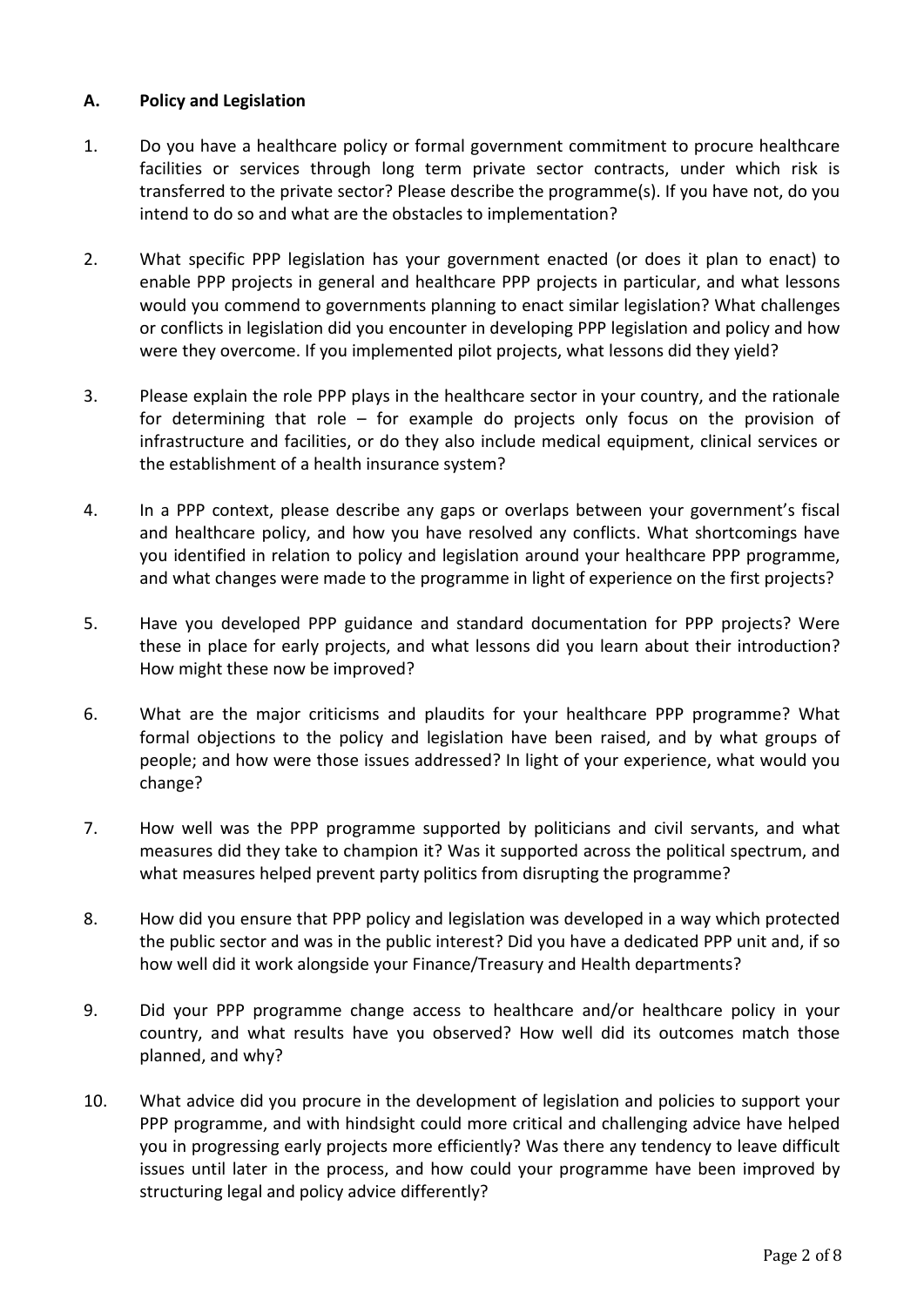11. What thought was given to the identity of the state entity / counterparty entering into the PPP contract before contracts were tendered, and to what extent was the need for a government covenant or equivalent understood and accepted at the planning stage? What evidence informed your decision to take this approach?

#### **B. Economic Context & affordability**

- 1. What were the main factors in considering PPP against alternative procurement options such as 'traditional' public sector funded capital procurement, real estate transactions and leasing; and how did you ensure they were compared objectively?
- 2. Did you consider other ways of delivering long term healthcare policy outcomes, and how did you compare them with the use of PPP? What issues arose in doing so, and how did you compare the use of PPP with alternatives such as privatization or greater public investment?
- 3. What were the economic drivers of your government's healthcare PPP programme? What evidence informed the development of the programme, and how did you use it? Does your programme differentiate between urban and rural needs, and how?
- 4. How was the scope of your government's PPP programme defined and integrated with budgetary and fiscal policies and priorities, both outside and within the healthcare sector? What issues were raised in doing so and how did you resolve them?
- 5. What methodology was used for identifying and prioritising projects, and ensuring they were affordable and represented value for money? What lessons were learned in doing so, and what would you recommend to governments initiating similar programmes?
- 6. What sources of capital finance were available for your PPP programme, and what were the advantages and disadvantages of each? How did you assess their relative impact on public finances, public accounting policy and value for money? What is the basis on which the public sector or citizens pay for PPP projects? How did you assess the affordability of projects to the payers, and how closely have outcomes reflected your assessment? How do these arrangements guarantee equality between rich and poor, and do they guarantee a minimum turnover to the private operator?
- 7. How did the pricing of PPP projects and private sector risk appetite change as the PPP programme became established? Could you have improved value for money by pre-empting these changes, and how did you ensure pricing was realistic and deliverable?
- 8. What guarantees does the state provide in respect of PPP concessions, and how did you gain assurance that they represent good value for money? How do you give investors assurance that payments will be made in a timely way, and what are their rights in the event of default?
- 9. In the event of termination of a PPP contract, what are the respective rights of the parties, and how did you gain assurance that those arrangements represent good value for money?
- 10. How have you ensured consistency while delivering the best value for money when negotiating commercial issues such as exclusivity, dispute resolution, change management, Force Majeure, events of default, revenue sharing, asset transfer, operational governance,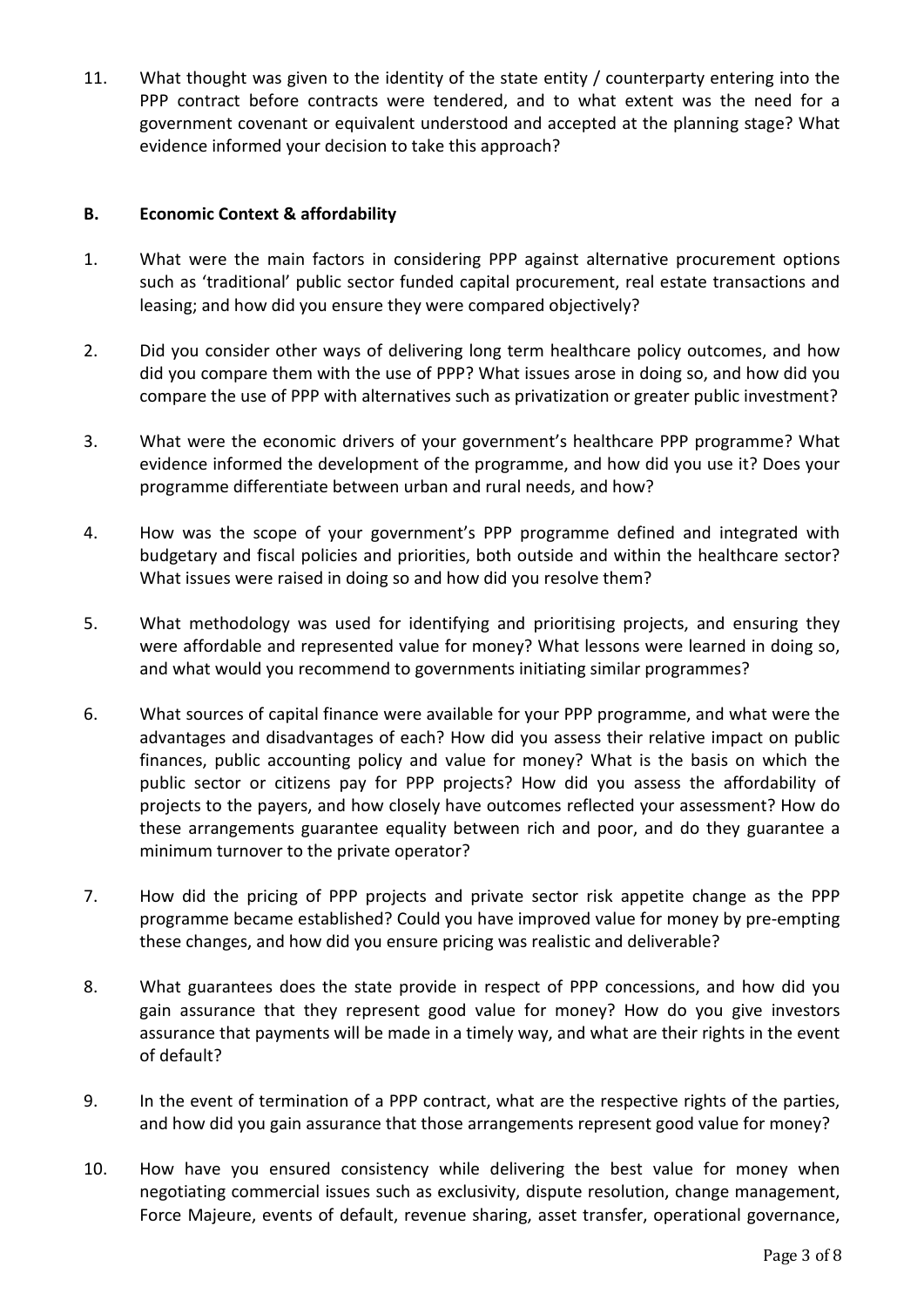performance auditing, tariff setting, compensation on termination, refinancing and equity sales?

#### **C. Planning, Objectives & Business Cases**

- 1. Do you have a methodology for assessing the current and future supply and demand for healthcare services? What sources of information inform your assessment of national/local health trends, population risk factors and demography-related medical care? Who provides you with insights into medical care (government officials, consultants, clinicians etc.) and what form do they take? Which other stakeholder groups should take part in the healthcare PPP planning process?
- 2. What operational and social problems did your healthcare PPP programme aim to address? In developing the programme, how did you ensure PPP projects were integrated within an existing (public/completely private) healthcare infrastructure in the same locality, and how did you ensure it did not create inequality?
- 3. If this information was insufficient or out of date, how have you addressed that and what assumptions played a key role in your decision?
- 4. What form does the 'business case' for a PPP project take? How are they prepared, and what methodology do you use to compare the relative value for money represented by PPP against alternative procurement routes, and establish Key Performance Indicators and output specifications?
- 5. How do you plan, prioritise and assess the feasibility / business case for healthcare PPP projects, and what lessons would you give others? Can you give an example of best practice in the governance of planning, business case and approval processes?
- 6. What analysis of function, demand, environmental and social impact do project business cases include, and why? How closely did the result match your anticipated outcomes?
- 7. How do you ensure that business cases represent the best value for money when compared to other options considered, and what lessons have been learnt where that seemed not to be the case? How do you assess the value and costs associated with the transfer of risks?
- 8. What is the basis for your evaluation of tenders for PPP projects, and how are they compared to the business case prepared before procurement began? What performance indicators do you use to measure success, and how closely have outcomes matched your intentions?
- 9. How detailed are your specifications for your projects? Are they true 'output' specifications or more detailed requirements? Are standard technical specifications used and if so, which?
- 10. Is a standard 'template' or 'exemplar' design developed as a 'reference project' that represents the preferred option, and why? If so, is it given to bidders?
- 11. Is innovation considered to be a major source of value for your PPP projects? How do you promote and objectively assess innovation and can you provide examples?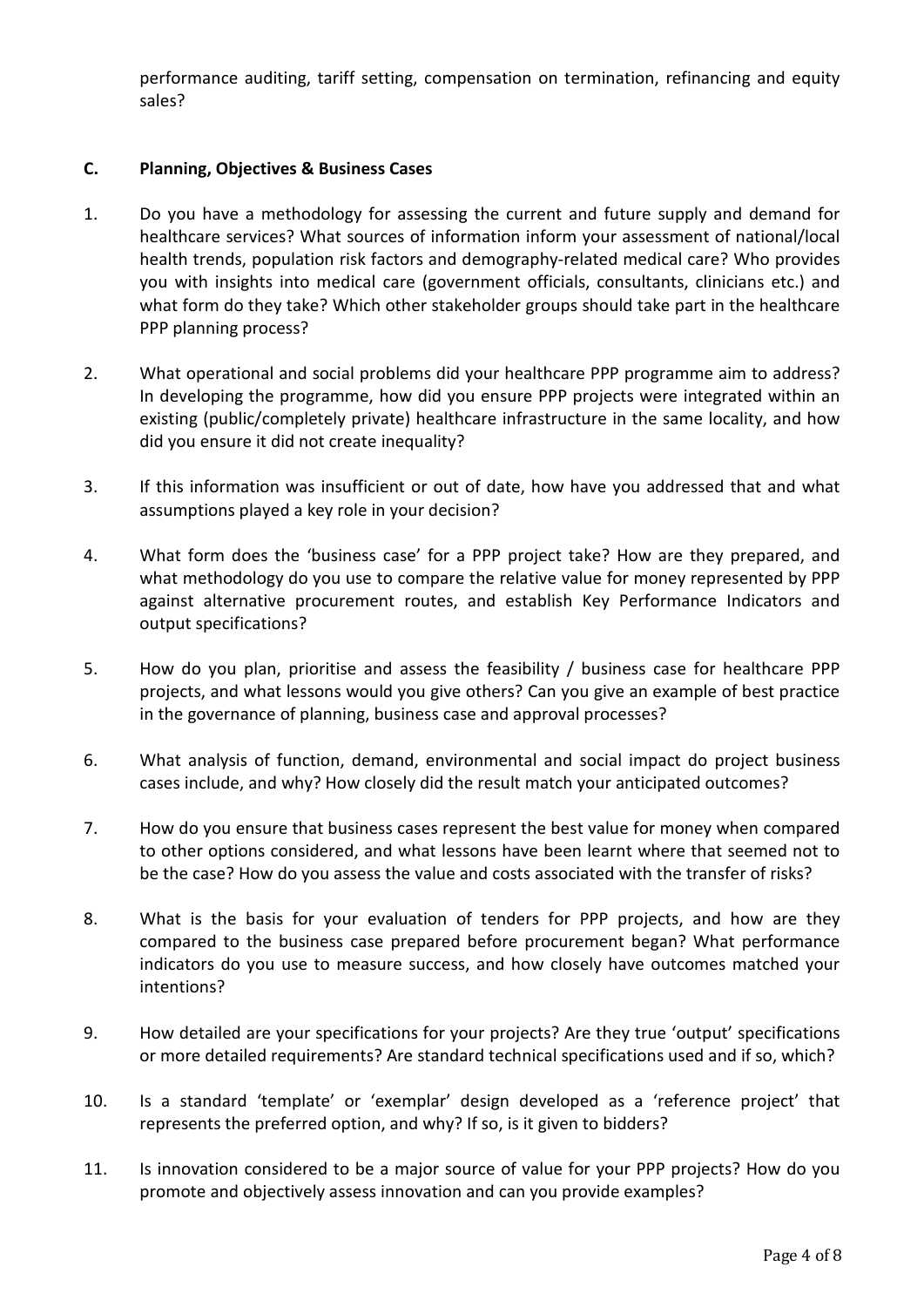12. Considering the long-term nature of the operating period of typical PPP projects, how do you assess the flexibility and adaptability of each PPP project, and the potential impact of changes in demography, the way services are delivered, technological developments and the cost of care?

#### **D. Training and Resources**

- 1. What people or groups were involved in the development of your government's healthcare PPP programme and the procurement and implementation of individual projects, and what were their key skills? What training did they receive, and could the programme have been improved with different resources and training? How did you ensure you retained these staff?
- 2. What use was made of external advisors at each stage, and how might you make better use of them in future?
- 3. What issues have you encountered in finding suitably qualified people, and sufficient financial resources? What skills shortages are evident, and how have you overcome them?
- 4. How did the people who developed the programme and individual projects interact with policymakers, hospital managers, clinicians and local, state and national government? Could that process have been improved through the use of different resources and training, and how did you go about emphasising the importance of the public interest?
- 5. During the programme's procurement phase, what government and external resources and training was needed centrally to oversee, regulate and approve the projects; and on each project to develop business cases, manage procurement and negotiate contracts. What training do you provide and how could it be improved?
- 6. Following the award of each project, what resources and training were needed to manage construction and commissioning of the new facilities and how could they have been improved?
- 7. During the procurement and delivery of projects, what feedback did you receive from the private sector on the quantity and quality of public sector staff managing the programme?
- 8. Did you identify any obstacles to the development, approval and delivery of PPP projects that could have been overcome by more, less or different resources or training them differently? What were the obstacles and how were they overcome?
- 9. How did the project-specific teams interact with central/state/local government, and with clinicians and other stakeholders? How could that relationship have been made more effective through different resources and training?
- 10. Does your PPP programme feature the transfer of public sector staff to the private sector, and their retraining? What issues does that present, and how have you overcome them?
- 11. If your PPP programme features clinical services, what commitment is expected of the private sector in relation to the management and training of clinicians? How effectively have they fulfilled them?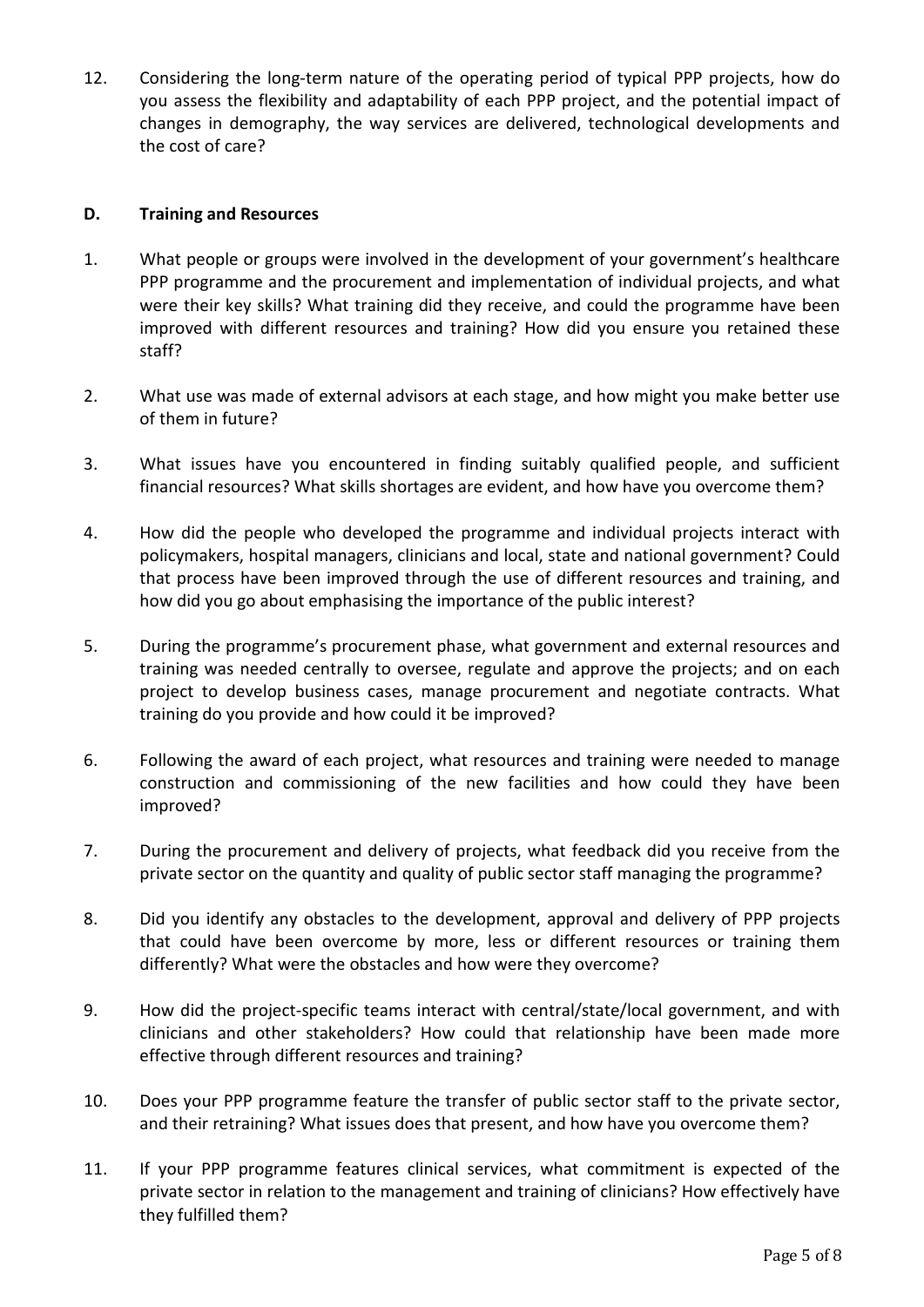#### **E. Market Assessment & Engagement**

- 1. How did the private sector contribute to the development of PPP policy and legislation, what issues did they raise and how were they overcome? If you were starting to develop healthcare PPP policy now, would you recommend that any aspects should be included or excluded?
- 2. How do you define the level of suitability of your business climate to PPP contract implementation for this sector, and how could it be improved? Do you have specific resources allocated to addressing this issue?
- 3. How did you assess local and international appetite for your government's PPP programme in the healthcare sector before launching it (and developing documentation / enacting legislation), amongst potential bidders and investors? Which international precedents were used, and why?
- 4. How did you assess local and international contractor / service provider capacity to deliver the necessary size and scope of services (e.g. long-term facilities management services, timely delivery of construction, long term managed equipment services and integration of construction and facilities management services)?
- 5. A number of issues can constrain successful engagement with the private sector (such as a high country risk; a perception that it undermines competition; a lack of public sector capacity; low private sector interest; difficulty in getting private sector participants to engage openly and honestly; biased or commercially motivated feedback; or mixed messages from private participants). What constraints did you encounter and how did you address them?
- 6. What tools (such as promotional meetings, investor days, formal technical and commercial dialogue) did you use before and after the launch of formal procurement to achieve maximum market engagement and encourage investors to commit to the programme and projects? Do you debrief and/or compensate losing bidders, and what is the extent and process of such debriefing and compensation.
- 7. When engaging with investors and providers during the development, execution and funding phases of the projects, what issues / potential challenges did investors raise (e.g. the country risk and public financial capacity, the scope of the project, the scope of services, risk allocation, financial structure and any other issues which could affect bank ability and value for money)? How consistent was their feedback, and how were those issues addressed before and during the tender procedure?
- 8. In your experience, what could governments do better to encourage broader interest and engagement by potential investors and providers both before and during procurement? Do providers acknowledge the difference between private healthcare and private participation in supporting public healthcare?
- 9. Did your PPP programme give rise to a need to manage the pipeline of projects in order to sustain competitive demand for projects? How did you do so, and prioritise projects?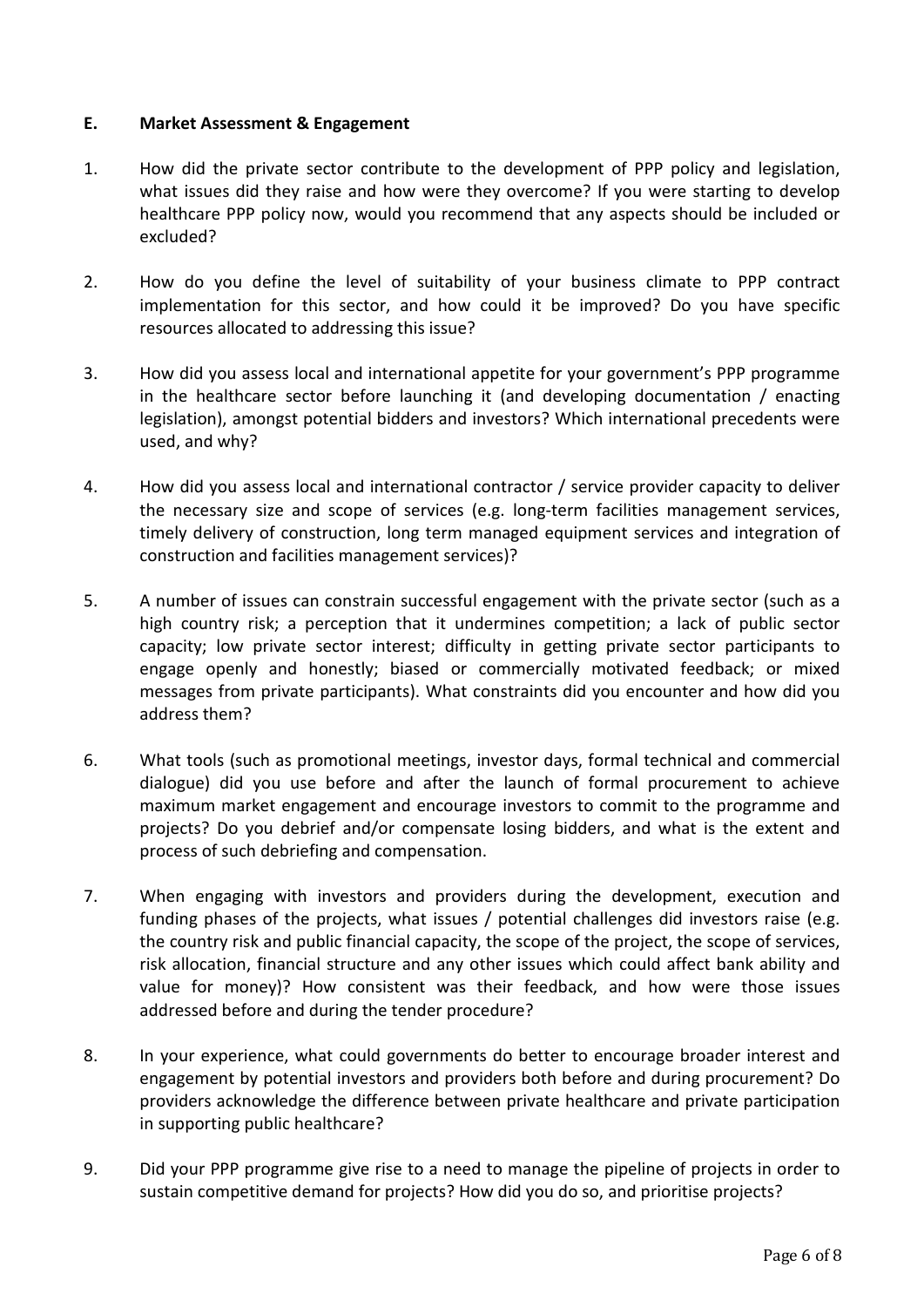10. In your experience, what innovation could be introduced into the market assessment / engagement process to improve efficiency and achieve longer, more competitive tender and funder lists which deliver better value for money?

#### **F. Transparent Procurement & Management**

- 1. What are the major stages and associated timings for healthcare PPP procurement in your country, and what is the public sector's financial and operational roles in the projects at each stage?
- 2. Do you have a formal definition of corrupt practices and how do you identify and record these and address them in your procurement processes?
- 3. How do you ensure that the procurement process and criteria for eligibility and award of contracts is transparent? What challenges have you faced in ensuring transparency and what measures have you taken to overcome them?
- 4. What is the role of central PPP unit and international PPP bodies in the PPP procurement process (if any)? How do you think that international PPP bodies can facilitate transparent and efficient management of the procurement process?
- 5. What role has your government taken for health PPPs in the form of subsidies, Viability Gap Funding, annuities, minimum revenue guarantee, etc.? For PPP projects where investment is supported by government, how is accounting of expenditure presented?
- 6. How do you ensure that the business case for a PPP project is accurately reflected in the transaction documents? How are the transaction documents prepared and approved, and by whom, and to what extent are they standardized or tailored to project-specific needs?
- 7. How do you establish boundaries or base design principles for tender proposals to ensure bids are comparable, and how does this encourage private sector innovation? How do you manage and evaluate variations or unsolicited proposals offered by bidders?
- 8. Please describe the process that you use to finalize the project specific pre-qualification and evaluation criteria and evaluation methodology? Which transaction documents are made publicly available, and why? How do you ensure that evaluation criteria remain objective, and that terms do not change after a preferred bidder is identified?
- 9. Do you allow unsolicited proposals (such as Swiss challenge, bonus systems or complete project proposals)? If so, how do you ensure transparency and value for money?
- 10. How do you establish the bid evaluation team? What are the skills or expertise you expect for the team members, and what advisors and neutral agencies do they include? What is the extent of publication of such evaluation reports, and how is the evaluation documented and published?
- 11. Please describe the nature of assessment you make on the technical and financial aspects of a bidder's proposal and how do you compare/weight service quality, technical solutions, financial criteria, assumptions, demand estimation etc.